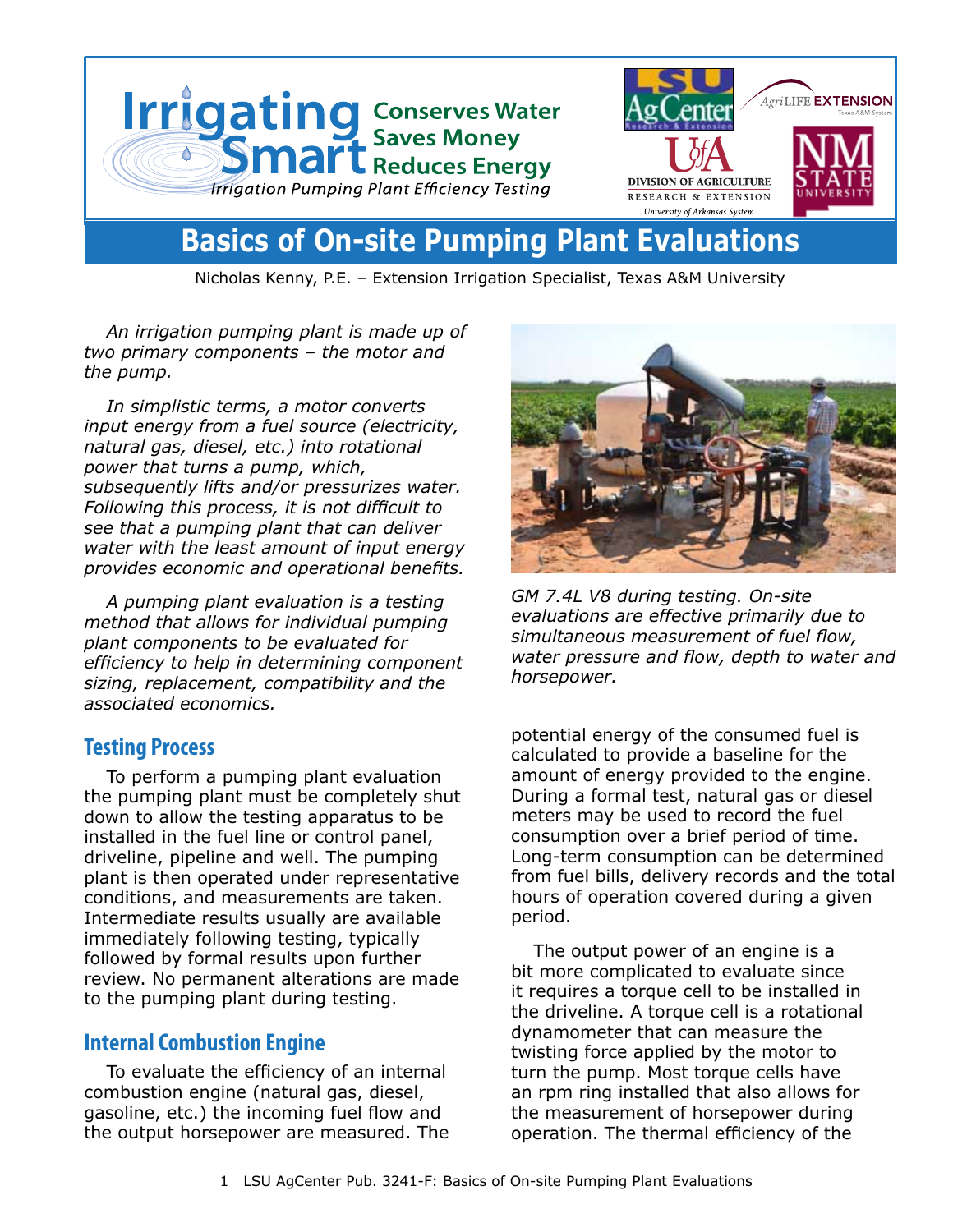

*Lebow 1243-20K torque cell in operation. The lines from the torque cell transmit torque and rpm signals to a Daytronics 4K/ HP monitor that displays continuous torque, rpm and horsepower readings.*

engine is calculated by comparing the potential energy of the consumed fuel with the actual power produced by the engine during typical operation.

|                     | Btu/Unit  | Engine<br>Efficiency | Replacement |
|---------------------|-----------|----------------------|-------------|
| Natural Gas (MCF)   | 1,000,000 | 23%                  | 20%         |
| Gasoline (gal.)     | 125,000   | 23%                  | <b>20%</b>  |
| Diesel (gal.)       | 139,000   | 35%                  | 33%         |
| Propane (gal.)      | 91,000    | 23%                  | <b>20%</b>  |
| Ethanol (gal.)      | 76,000    | 23%                  | 20%         |
| Electricity (KWh) 1 | 3,412     | 80-95%               | Failure     |

#### **Electric Motor**

The same principle of input energy applies to evaluating electric motors, although nameplate efficiencies generally are used in determining the output power. This is because it is very difficult to measure output power of an electric motor during on-site testing and because electric motors generally retain efficiency until failure. The most reliable method for testing electrical

consumption is to measure voltage and current of the incoming power using a True-RMS clamp meter. On-site electrical meters can be used if electrical multipliers are known, if the meter is readable and if the motor being tested is the only appliance on the meter.

The input power measured can then be multiplied by the nameplate motor efficiency to provide the power produced by the motor. In cases where nameplates are missing or are not accessible, standard efficiencies are suitable.

#### **Pump and Well**

The output horsepower from the engine or motor also serves as the input horsepower to the pump and is used to evaluate the combined pump and well efficiency. The required horsepower for a pump during any given pumping condition is calculated using the water horsepower equation based on water flow, pumping depth, water pressure and well column friction. These parameters are measured using water flow meters, well depth measurement tools, pressure gauges and calculations, respectively.



*Typical digital electrical meter.*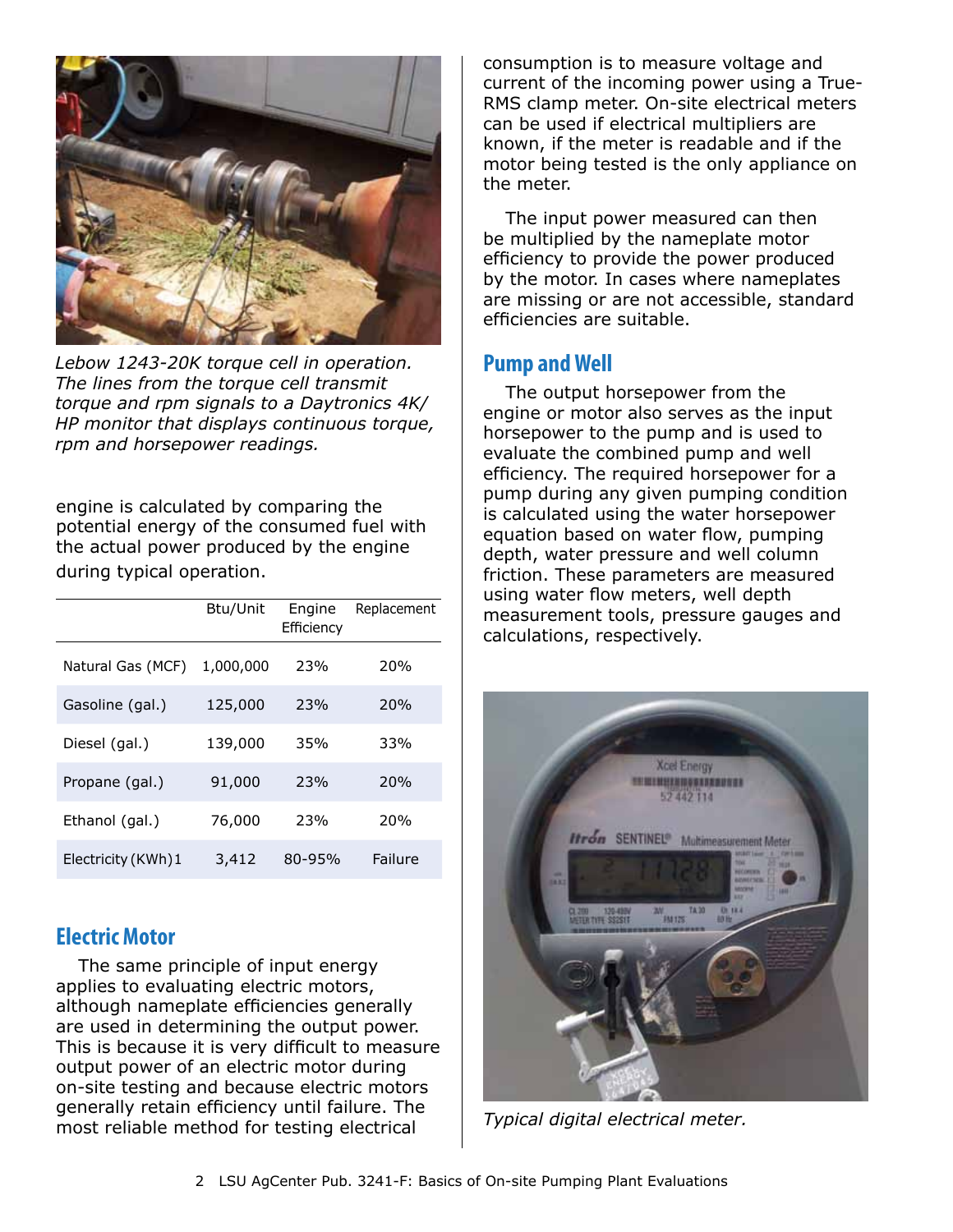

*Testing voltage with Fluke 336 True-RMS clamp meter.* 

$$
HP = \frac{Q * TDH}{3960 * Eff.}
$$

Where: *HP* = required pumping horsepower *Q* = water flow in gallons per

 minute *TDH* = Total Dynamic Head in feet 3960 = constant unit conversion factor

*Eff*. = pump and gear head efficiency

The combined pump and well efficiency can be calculated by comparing the output horsepower of the engine or motor with the theoretical water horsepower. About 75 percent efficiency is considered the standard expected efficiency for a properly fitted pump in actual field pumping locations. Depending on fuel costs, 55-60 percent efficiency is the economic replacement threshold.

### **Overall Efficiency**

The overall efficiency of a pumping plant is the ratio of the water horsepower to the potential energy. This can be calculated by multiplying the engine efficiency and the pump/well efficiency or it can be figured directly. The overall efficiency typically is calculated in cases where a torque cell is not available or not able to be installed. Expected overall efficiencies for pumping plants are 16 percent, 25 percent and 67 percent for new, properl- sized natural gas, diesel and electric pumping plants, respectively.

## **Benefits of Pumping Plant Evaluations**

The energy cost associated with pumping irrigation water generally is a significant expense and occasionally is the single largest budget line item. Thus, the most valuable information that comes from an evaluation of an irrigation pumping plant is the economic improvement that can be associated with equipment upgrades or replacements, properly sized components and changes in operational parameters. Basic pumping plant improvements that have been the direct results of recent pumping plant evaluations include:

- **An increase in pumped water and** reductions in pumping costs with a pump replacement.
- **Proper sizing of electrical pumping plant** in diesel conversions.
- **Identify when engines should be replaced** or rebuilt.
- **Proper mixture ratio of natural gas and** diesel in dual fuel applications.
- Adjustment of engine rpm to match maximized efficiency.
- Replacement of gear head to match engine speed with pump rpm.
- Resizing of engine to match pump and generator load (center pivot powered by genset).
- Evaluation of economic feasibility of onsite natural gas electrical generation.
- Evaluation of alternative fuels such as hydrogen, biodiesel, etc.